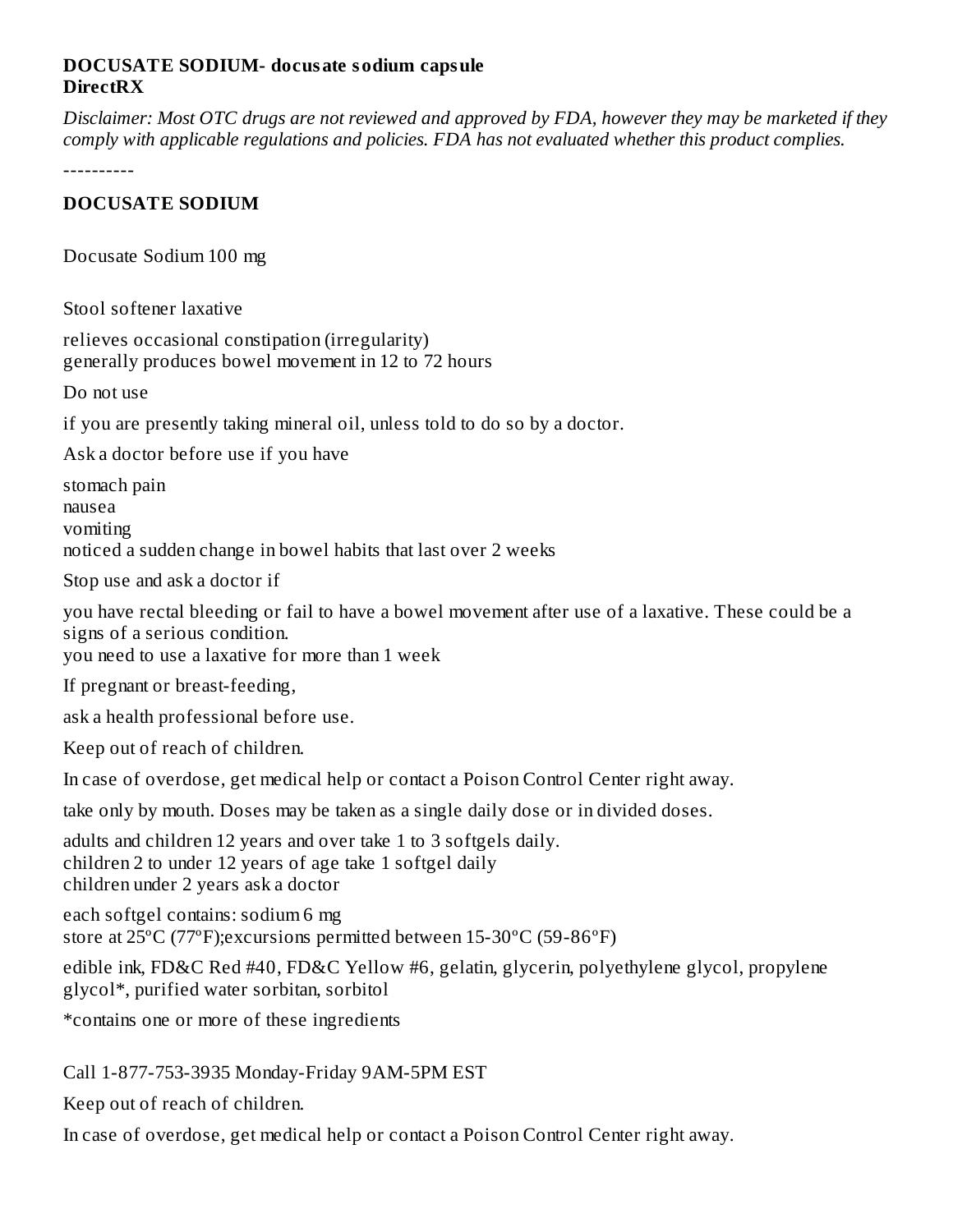|                                                                                                |                                                                                |                                                                                                                                    |                                                                                                                                                                                                                                        | $\epsilon$                                                     |                                                                                                                                                                                                                                                                |  |  |
|------------------------------------------------------------------------------------------------|--------------------------------------------------------------------------------|------------------------------------------------------------------------------------------------------------------------------------|----------------------------------------------------------------------------------------------------------------------------------------------------------------------------------------------------------------------------------------|----------------------------------------------------------------|----------------------------------------------------------------------------------------------------------------------------------------------------------------------------------------------------------------------------------------------------------------|--|--|
| D<br>Dist By: Major Pharm.<br>Livonia, MI 48152<br>$-1060$ 30N<br>$6457 - 60$                  | <b>DOCUSATE SODIUM</b><br><b>100mg</b>                                         | <b>30 Softgels</b>                                                                                                                 | CHILDREN<br>for whom it was prescribed.<br>M<br>ő                                                                                                                                                                                      | Lot Exp Date 09/19                                             | <b>DOCUSATE SODIUM 100mg</b><br>NDC 61919-525-30 30 Softgel<br>Mig NDC 0904-6457-60                                                                                                                                                                            |  |  |
| Mig Lot:<br>3/30/2018                                                                          | Generic For: COLACE<br>Lot#<br>Prod# 525-30<br>Packaged and<br>Distributed By: | Each softgel contains: Docusate Sodium 100mg (Stool $\frac{25}{12}$<br>Softner)<br>Discard After: 09/19<br>Alpharetta,<br>GA 30005 | Dosage: See package insert.Store between 68-77 degrees<br>Caution: Federal law prohibits transfer of this drug to any<br><b>REACH</b><br>ඝ<br>526<br>person other than the patient<br>ö<br>61919<br>ā<br>ONLY-KEEP<br><b>SQN</b><br>RX | Lot Exp Date 09/19<br>Lot Exp Date 09/19<br>Lot Exp Date 09/19 | <b>DOCUSATE SODIUM 100mg</b><br>NDC 61919-525-30 30 Softgel<br>Mfg NDC 0904-6457-60<br><b>DOCUSATE SODIUM 100mg</b><br>NDC 61919-525-30 30 Softgel<br>Mfg NDC 0904-6457-60<br>DOCUSATE SODIUM 100mg<br>NDC 61919-525-30 30 Softgel<br>Mfg NDC 0904 - 6457 - 60 |  |  |
|                                                                                                | <b>DOCUSATE SODIUM</b>                                                         |                                                                                                                                    |                                                                                                                                                                                                                                        |                                                                |                                                                                                                                                                                                                                                                |  |  |
| docusate sodium capsule                                                                        |                                                                                |                                                                                                                                    |                                                                                                                                                                                                                                        |                                                                |                                                                                                                                                                                                                                                                |  |  |
|                                                                                                |                                                                                |                                                                                                                                    |                                                                                                                                                                                                                                        |                                                                |                                                                                                                                                                                                                                                                |  |  |
| <b>Product Information</b>                                                                     |                                                                                |                                                                                                                                    |                                                                                                                                                                                                                                        |                                                                |                                                                                                                                                                                                                                                                |  |  |
| Product Type                                                                                   |                                                                                | <b>HUMAN OTC DRUG</b>                                                                                                              | Item Code (Source)                                                                                                                                                                                                                     |                                                                | NDC:61919-525(NDC:0904-6457)                                                                                                                                                                                                                                   |  |  |
| <b>Route of Administration</b>                                                                 |                                                                                | ORAL                                                                                                                               |                                                                                                                                                                                                                                        |                                                                |                                                                                                                                                                                                                                                                |  |  |
|                                                                                                | <b>Active Ingredient/Active Moiety</b>                                         |                                                                                                                                    |                                                                                                                                                                                                                                        |                                                                |                                                                                                                                                                                                                                                                |  |  |
|                                                                                                |                                                                                | <b>Ingredient Name</b>                                                                                                             |                                                                                                                                                                                                                                        | <b>Basis of Strength</b>                                       | Strength                                                                                                                                                                                                                                                       |  |  |
| DOCUSATE SODIUM (UNII: F05Q2T2JA0) (DOCUSATE - UNII:M7P27195AG)<br>DOCUSATE SODIUM<br>$100$ mg |                                                                                |                                                                                                                                    |                                                                                                                                                                                                                                        |                                                                |                                                                                                                                                                                                                                                                |  |  |
| <b>Inactive Ingredients</b>                                                                    |                                                                                |                                                                                                                                    |                                                                                                                                                                                                                                        |                                                                |                                                                                                                                                                                                                                                                |  |  |
|                                                                                                |                                                                                | <b>Ingredient Name</b>                                                                                                             |                                                                                                                                                                                                                                        |                                                                | Strength                                                                                                                                                                                                                                                       |  |  |
|                                                                                                | FD&C YELLOW NO. 6 (UNII: H77VEI93A8)                                           |                                                                                                                                    |                                                                                                                                                                                                                                        |                                                                |                                                                                                                                                                                                                                                                |  |  |
|                                                                                                | SORBITAN (UNII: 6O92ICV9RU)                                                    |                                                                                                                                    |                                                                                                                                                                                                                                        |                                                                |                                                                                                                                                                                                                                                                |  |  |
| PROPYLENE GLYCOL (UNII: 6DC9Q167V3)                                                            |                                                                                |                                                                                                                                    |                                                                                                                                                                                                                                        |                                                                |                                                                                                                                                                                                                                                                |  |  |
| SORBITOL (UNII: 506T60A25R)                                                                    |                                                                                |                                                                                                                                    |                                                                                                                                                                                                                                        |                                                                |                                                                                                                                                                                                                                                                |  |  |
| <b>GLYCERIN</b> (UNII: PDC6A3C0OX)<br>GELATIN (UNII: 2G86QN327L)                               |                                                                                |                                                                                                                                    |                                                                                                                                                                                                                                        |                                                                |                                                                                                                                                                                                                                                                |  |  |
| POLYETHYLENE GLYCOL, UNSPECIFIED (UNII: 3WJQ0SDW1A)                                            |                                                                                |                                                                                                                                    |                                                                                                                                                                                                                                        |                                                                |                                                                                                                                                                                                                                                                |  |  |
|                                                                                                |                                                                                |                                                                                                                                    |                                                                                                                                                                                                                                        |                                                                |                                                                                                                                                                                                                                                                |  |  |
| WATER (UNII: 059QF0KO0R)<br>FD&C RED NO. 40 (UNII: WZB9127XOA)                                 |                                                                                |                                                                                                                                    |                                                                                                                                                                                                                                        |                                                                |                                                                                                                                                                                                                                                                |  |  |
|                                                                                                | MEDIUM-CHAIN TRIGLYCERIDES (UNII: C9H2L21V7U)                                  |                                                                                                                                    |                                                                                                                                                                                                                                        |                                                                |                                                                                                                                                                                                                                                                |  |  |
| <b>Product Characteristics</b>                                                                 |                                                                                |                                                                                                                                    |                                                                                                                                                                                                                                        |                                                                |                                                                                                                                                                                                                                                                |  |  |
| Color                                                                                          | orange                                                                         | <b>Score</b>                                                                                                                       |                                                                                                                                                                                                                                        | no score                                                       |                                                                                                                                                                                                                                                                |  |  |
| <b>Shape</b>                                                                                   | OVAL                                                                           | Size                                                                                                                               |                                                                                                                                                                                                                                        | $12 \,\mathrm{mm}$                                             |                                                                                                                                                                                                                                                                |  |  |

**Flavor Imprint Code** P51;S77;SCU1;D2

**Contains**